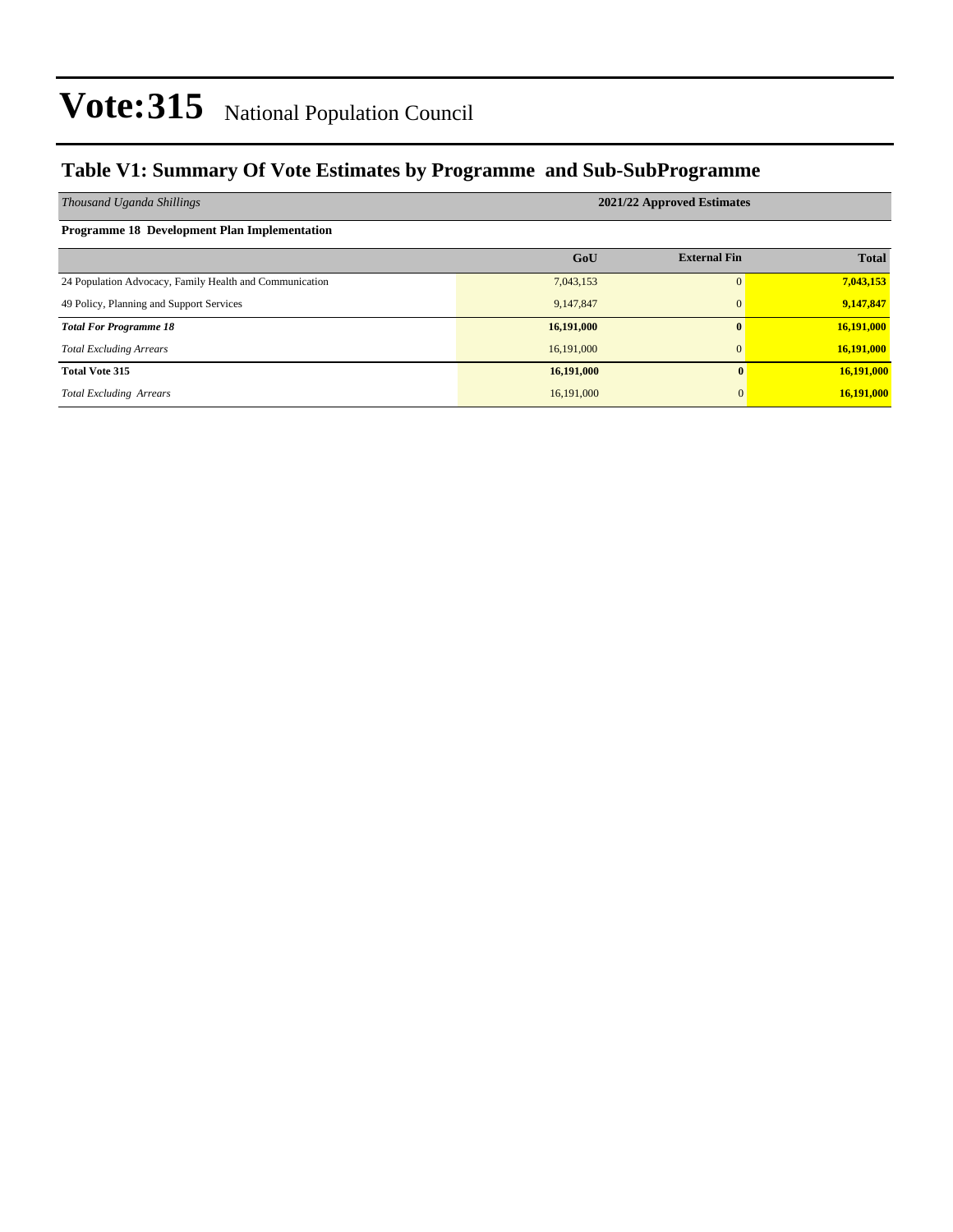### **Table V2: Summary Of Vote Estimates by Sub-SubProgramme,Department and Project**

| Thousand Uganda Shillings                                                 |                  | 2020/21 Approved Budget |                  |              |             | 2021/22 Approved Estimates    |              |  |
|---------------------------------------------------------------------------|------------------|-------------------------|------------------|--------------|-------------|-------------------------------|--------------|--|
| Sub-SubProgramme 24 Population Advocacy, Family Health and Communication  |                  |                         |                  |              |             |                               |              |  |
| <b>Recurrent Budget Estimates</b>                                         | <b>Wage</b>      | Non-Wage                | <b>AIA</b>       | <b>Total</b> | <b>Wage</b> | Non-Wage                      | <b>Total</b> |  |
| 04 Monitoring and Evaluation Department                                   | $\mathbf{0}$     | $\boldsymbol{0}$        | $\boldsymbol{0}$ | $\bf{0}$     | 404,288     | 3,183,857                     | 3,588,145    |  |
| 05 Family Health Department                                               | $\theta$         | $\mathbf{0}$            | $\boldsymbol{0}$ | $\bf{0}$     | 413,595     | 1,365,357                     | 1,778,952    |  |
| 06 Information and Communication Department                               | $\Omega$         | $\mathbf{0}$            | $\mathbf{0}$     | $\bf{0}$     | 344,916     | 1,331,139                     | 1,676,056    |  |
| <b>Total Recurrent Budget Estimates for Sub-</b><br><b>SubProgramme</b>   | $\bf{0}$         | $\bf{0}$                | $\bf{0}$         | $\bf{0}$     | 1,162,799   | 5,880,353                     | 7,043,153    |  |
|                                                                           | GoU              | <b>External Fin</b>     | <b>AIA</b>       | <b>Total</b> | GoU         | <b>External Fin</b>           | <b>Total</b> |  |
| <b>Total For Sub-SubProgramme 24</b>                                      | $\bf{0}$         | $\bf{0}$                | $\bf{0}$         | $\bf{0}$     | 7,043,153   | $\mathbf{0}$                  | 7,043,153    |  |
| <b>Total Excluding Arrears</b>                                            | $\mathbf{0}$     | $\mathbf{0}$            | $\boldsymbol{0}$ | $\bf{0}$     | 7,043,153   | $\mathbf{0}$                  | 7,043,153    |  |
| Sub-SubProgramme 49 Policy, Planning and Support Services                 |                  |                         |                  |              |             |                               |              |  |
| <b>Recurrent Budget Estimates</b>                                         | <b>Wage</b>      | Non-Wage                | <b>AIA</b>       | <b>Total</b> | <b>Wage</b> | Non-Wage                      | <b>Total</b> |  |
| 01 Policy, Planning and Programming                                       | $\overline{0}$   | $\mathbf{0}$            | $\mathbf{0}$     | $\bf{0}$     | 540,253     | 2,809,465                     | 3,349,718    |  |
| 02 Finance and Administration Department                                  | $\Omega$         | $\boldsymbol{0}$        | $\boldsymbol{0}$ | $\bf{0}$     | 1,559,761   | 3,319,690                     | 4,879,451    |  |
| 03 Internal Audit Department                                              | $\Omega$         | $\mathbf{0}$            | $\mathbf{0}$     | $\bf{0}$     | 68,679      | 30,000                        | 98,679       |  |
| <b>Total Recurrent Budget Estimates for Sub-</b><br><b>SubProgramme</b>   | $\mathbf{0}$     | $\mathbf{0}$            | $\bf{0}$         | $\bf{0}$     | 2,168,692   | 6,159,155                     | 8,327,847    |  |
| <b>Development Budget Estimates</b>                                       | <b>GoU Dev't</b> | <b>External Fin</b>     | <b>AIA</b>       | <b>Total</b> |             | <b>GoU Dev't External Fin</b> | <b>Total</b> |  |
| 1758 Retooling of National Population Council                             | $\mathbf{0}$     | $\mathbf{0}$            | $\mathbf{0}$     | $\bf{0}$     | 820,000     | $\overline{0}$                | 820,000      |  |
| <b>Total Development Budget Estimates for Sub-</b><br><b>SubProgramme</b> | $\bf{0}$         | $\bf{0}$                | $\bf{0}$         | $\bf{0}$     | 820,000     | $\mathbf{0}$                  | 820,000      |  |
|                                                                           | GoU              | <b>External Fin</b>     | <b>AIA</b>       | <b>Total</b> | GoU         | <b>External Fin</b>           | <b>Total</b> |  |
| <b>Total For Sub-SubProgramme 49</b>                                      | $\bf{0}$         | $\bf{0}$                | $\bf{0}$         | $\bf{0}$     | 9,147,847   | $\bf{0}$                      | 9,147,847    |  |
| <b>Total Excluding Arrears</b>                                            | $\boldsymbol{0}$ | $\boldsymbol{0}$        | $\boldsymbol{0}$ | $\bf{0}$     | 9,147,847   | $\overline{0}$                | 9,147,847    |  |
| <b>Total Vote 315</b>                                                     | 0                | $\bf{0}$                | $\bf{0}$         | $\bf{0}$     | 16,191,000  | $\bf{0}$                      | 16,191,000   |  |
| <b>Total Excluding Arrears</b>                                            | $\mathbf{0}$     | $\mathbf{0}$            | $\mathbf{0}$     | $\bf{0}$     | 16,191,000  | $\overline{0}$                | 16,191,000   |  |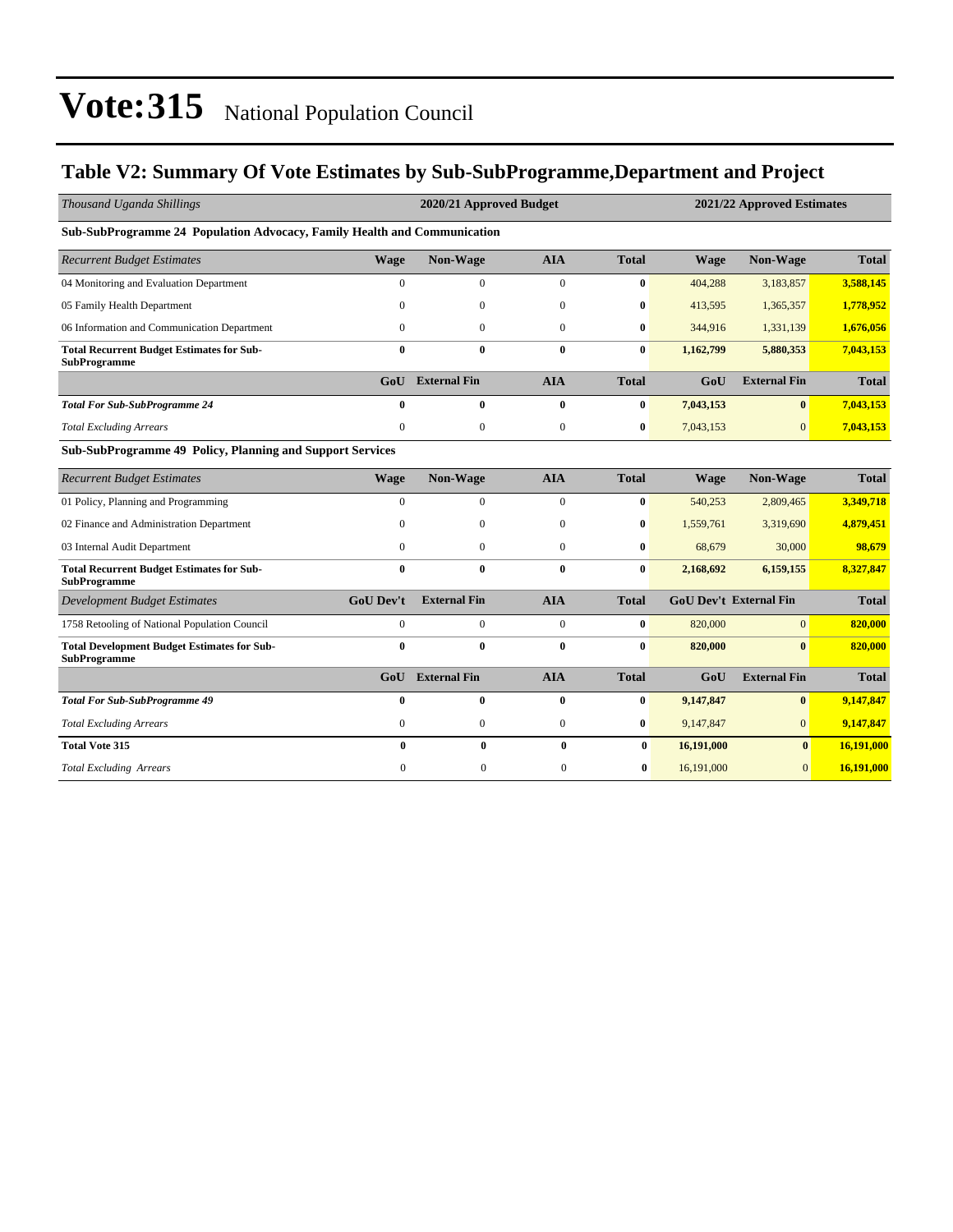### **Table V3: Summary Vote Estimates by Item**

| Thousand Uganda Shillings                                   |                  | 2020/21 Approved Budget |                  |                  | 2021/22 Approved Estimates |                     |              |
|-------------------------------------------------------------|------------------|-------------------------|------------------|------------------|----------------------------|---------------------|--------------|
|                                                             | GoU              | <b>External Fin</b>     | AIA              | <b>Total</b>     | GoU                        | <b>External Fin</b> | <b>Total</b> |
| <b>Employees, Goods and Services (Outputs Provided)</b>     | $\boldsymbol{0}$ | 0                       | $\bf{0}$         | $\boldsymbol{0}$ | 15,371,000                 | $\bf{0}$            | 15,371,000   |
| 211102 Contract Staff Salaries                              | $\bf{0}$         | 0                       | $\bf{0}$         | 0                | 3,331,491                  | $\bf{0}$            | 3,331,491    |
| 211103 Allowances (Inc. Casuals, Temporary)                 | 0                | 0                       | $\bf{0}$         | 0                | 909,915                    | $\bf{0}$            | 909,915      |
| 212101 Social Security Contributions                        | 0                | 0                       | $\bf{0}$         | 0                | 301,950                    | $\bf{0}$            | 301,950      |
| 213004 Gratuity Expenses                                    | 0                | 0                       | $\bf{0}$         | 0                | 378,081                    | $\bf{0}$            | 378,081      |
| 221001 Advertising and Public Relations                     | $\bf{0}$         | 0                       | $\bf{0}$         | 0                | 442,647                    | $\bf{0}$            | 442,647      |
| 221002 Workshops and Seminars                               | 0                | 0                       | $\bf{0}$         | 0                | 1,184,394                  | $\bf{0}$            | 1,184,394    |
| 221003 Staff Training                                       | 0                | 0                       | $\bf{0}$         | 0                | 335,256                    | $\bf{0}$            | 335,256      |
| 221004 Recruitment Expenses                                 | $\bf{0}$         | 0                       | $\bf{0}$         | 0                | 17,425                     | $\bf{0}$            | 17,425       |
| 221005 Hire of Venue (chairs, projector, etc)               | $\bf{0}$         | 0                       | $\bf{0}$         | 0                | 276,765                    | $\bf{0}$            | 276,765      |
| 221008 Computer supplies and Information Technology<br>(TT) | $\bf{0}$         | 0                       | $\bf{0}$         | $\bf{0}$         | 840,000                    | $\bf{0}$            | 840,000      |
| 221009 Welfare and Entertainment                            | $\bf{0}$         | 0                       | $\bf{0}$         | 0                | 108,800                    | $\bf{0}$            | 108,800      |
| 221011 Printing, Stationery, Photocopying and Binding       | 0                | 0                       | $\bf{0}$         | $\bf{0}$         | 1,764,700                  | $\bf{0}$            | 1,764,700    |
| 221012 Small Office Equipment                               | $\bf{0}$         | 0                       | $\bf{0}$         | 0                | 20,000                     | $\bf{0}$            | 20,000       |
| 221017 Subscriptions                                        | $\bf{0}$         | 0                       | $\bf{0}$         | $\bf{0}$         | 392,000                    | $\bf{0}$            | 392,000      |
| 222001 Telecommunications                                   | 0                | 0                       | $\bf{0}$         | 0                | 41,700                     | $\bf{0}$            | 41,700       |
| 222002 Postage and Courier                                  | 0                | 0                       | $\bf{0}$         | 0                | 7,450                      | $\bf{0}$            | 7,450        |
| 222003 Information and communications technology<br>(ICT)   | 0                | 0                       | $\bf{0}$         | 0                | 25,000                     | $\bf{0}$            | 25,000       |
| 223005 Electricity                                          | 0                | 0                       | $\bf{0}$         | 0                | 58,254                     | $\bf{0}$            | 58,254       |
| 224004 Cleaning and Sanitation                              | 0                | 0                       | $\bf{0}$         | 0                | 45,000                     | $\bf{0}$            | 45,000       |
| 225001 Consultancy Services- Short term                     | 0                | 0                       | $\bf{0}$         | $\bf{0}$         | 724,632                    | $\bf{0}$            | 724,632      |
| 225002 Consultancy Services-Long-term                       | $\bf{0}$         | 0                       | $\bf{0}$         | $\bf{0}$         | 300,000                    | $\bf{0}$            | 300,000      |
| 226001 Insurances                                           | $\bf{0}$         | $\bf{0}$                | $\bf{0}$         | $\bf{0}$         | 172,164                    | $\bf{0}$            | 172,164      |
| 227001 Travel inland                                        | 0                | 0                       | $\bf{0}$         | 0                | 1,118,945                  | $\bf{0}$            | 1,118,945    |
| 227002 Travel abroad                                        | 0                | 0                       | $\bf{0}$         | 0                | 792,939                    | $\bf{0}$            | 792,939      |
| 227003 Carriage, Haulage, Freight and transport hire        | $\bf{0}$         | 0                       | $\bf{0}$         | 0                | 220,000                    | $\bf{0}$            | 220,000      |
| 227004 Fuel, Lubricants and Oils                            | 0                | 0                       | 0                | $\bf{0}$         | 859,414                    | $\bf{0}$            | 859,414      |
| 228001 Maintenance - Civil                                  | 0                | $\bf{0}$                | $\bf{0}$         | 0                | 40,650                     | $\bf{0}$            | 40,650       |
| 228002 Maintenance - Vehicles                               | 0                | 0                       | $\bf{0}$         | 0                | 432,456                    | $\pmb{0}$           | 432,456      |
| 228003 Maintenance - Machinery, Equipment &<br>Furniture    | 0                | 0                       | $\bf{0}$         | 0                | 29,400                     | $\bf{0}$            | 29,400       |
| 282101 Donations                                            | 0                | 0                       | $\bf{0}$         | $\bf{0}$         | 159,571                    | $\pmb{0}$           | 159,571      |
| 282103 Scholarships and related costs                       | $\boldsymbol{0}$ | 0                       | $\bf{0}$         | $\boldsymbol{0}$ | 40,000                     | $\bf{0}$            | 40,000       |
| <b>Investment</b> (Capital Purchases)                       | $\bf{0}$         | 0                       | $\bf{0}$         | 0                | 820,000                    | $\bf{0}$            | 820,000      |
| 312201 Transport Equipment                                  | $\boldsymbol{0}$ | 0                       | $\bf{0}$         | $\boldsymbol{0}$ | 820,000                    | $\bf{0}$            | 820,000      |
| <b>Grand Total Vote 315</b>                                 | $\bf{0}$         | $\bf{0}$                | $\bf{0}$         | $\boldsymbol{0}$ | 16,191,000                 | $\pmb{0}$           | 16,191,000   |
| <b>Total Excluding Arrears</b>                              | $\boldsymbol{0}$ | $\boldsymbol{0}$        | $\boldsymbol{0}$ | $\boldsymbol{0}$ | 16,191,000                 | $\mathbf{0}$        | 16,191,000   |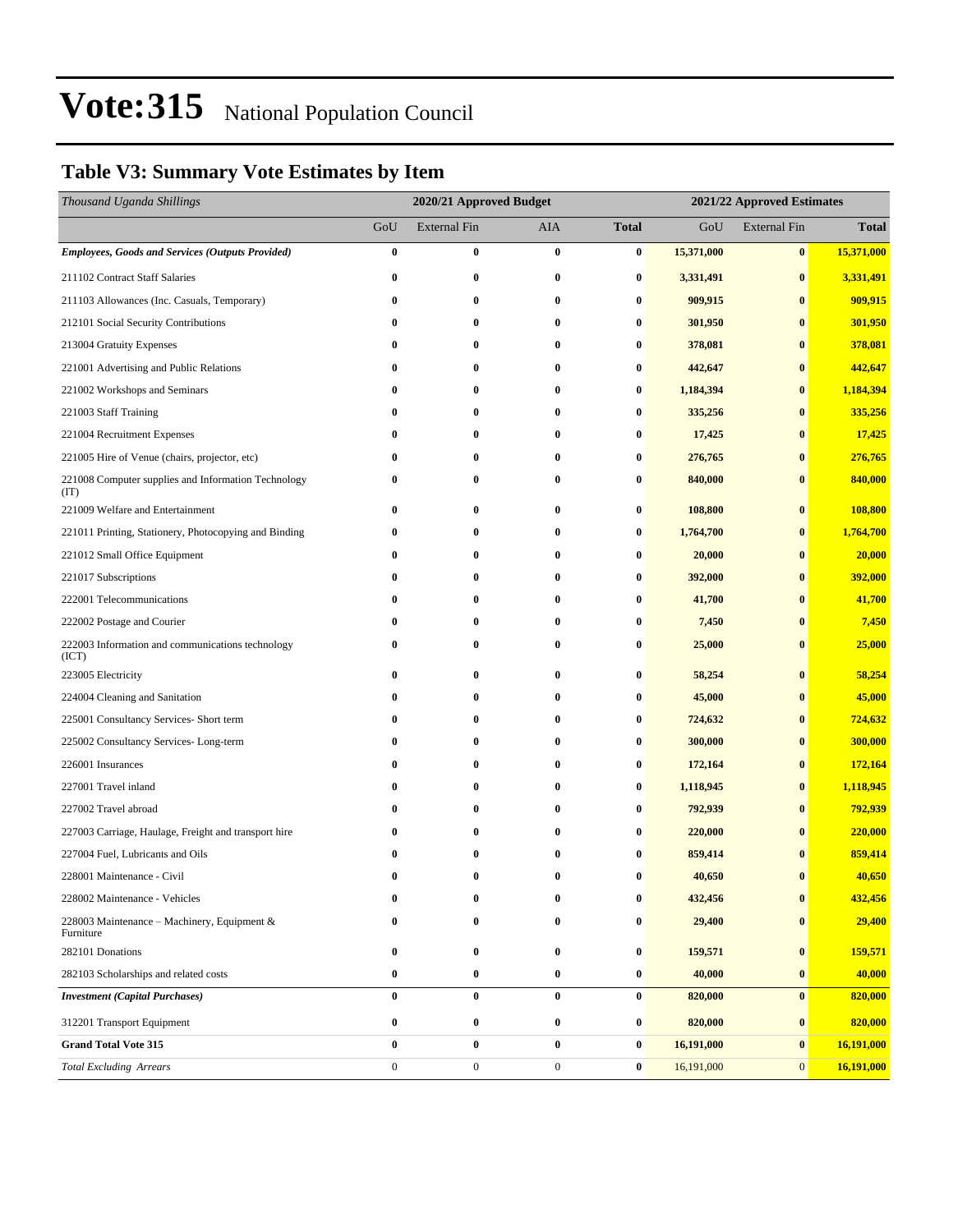### **Table V4: Detailed Estimates by Sub-SubProgramme, Department,Project and Budget Output and Item**

#### *Sub-SubProgrammme 24 Population Advocacy, Family Health and Communication*

*Recurrent Budget Estimates*

#### **Department 04 Monitoring and Evaluation Department**

| Thousand Uganda Shillings                                   |              | 2020/21 Approved Budget |                  |              |              | 2021/22 Approved Estimates |              |
|-------------------------------------------------------------|--------------|-------------------------|------------------|--------------|--------------|----------------------------|--------------|
| <b>Outputs Provided</b>                                     | Wage         | Non Wage                | <b>AIA</b>       | <b>Total</b> | Wage         | Non Wage                   | <b>Total</b> |
| <b>Budget Output 142403 Population Development Services</b> |              |                         |                  |              |              |                            |              |
| 211102 Contract Staff Salaries                              | $\mathbf{0}$ | $\mathbf{0}$            | $\mathbf{0}$     | $\bf{0}$     | 404,288      | $\overline{0}$             | 404.288      |
| 211103 Allowances (Inc. Casuals, Temporary)                 | $\mathbf{0}$ | $\mathbf{0}$            | $\mathbf{0}$     | $\bf{0}$     | $\mathbf{0}$ | 56,000                     | 56,000       |
| 212101 Social Security Contributions                        | $\mathbf{0}$ | $\overline{0}$          | $\mathbf{0}$     | $\bf{0}$     | $\mathbf{0}$ | 40,429                     | 40,429       |
| 221001 Advertising and Public Relations                     | $\mathbf{0}$ | $\boldsymbol{0}$        | $\boldsymbol{0}$ | $\bf{0}$     | $\mathbf{0}$ | 54,000                     | 54,000       |
| 221002 Workshops and Seminars                               | $\mathbf{0}$ | $\mathbf{0}$            | $\mathbf{0}$     | $\bf{0}$     | $\mathbf{0}$ | 311,960                    | 311,960      |
| 221005 Hire of Venue (chairs, projector, etc)               | $\mathbf{0}$ | $\overline{0}$          | $\mathbf{0}$     | $\bf{0}$     | $\mathbf{0}$ | 100,000                    | 100,000      |
| 221008 Computer supplies and Information Technology (IT)    | $\mathbf{0}$ | $\mathbf{0}$            | $\mathbf{0}$     | $\bf{0}$     | $\mathbf{0}$ | 480,000                    | 480,000      |
| 221011 Printing, Stationery, Photocopying and Binding       | $\mathbf{0}$ | $\mathbf{0}$            | $\mathbf{0}$     | $\bf{0}$     | $\mathbf{0}$ | 280,500                    | 280,500      |
| 221017 Subscriptions                                        | $\mathbf{0}$ | $\overline{0}$          | $\mathbf{0}$     | $\bf{0}$     | $\mathbf{0}$ | 4,000                      | 4,000        |
| 225001 Consultancy Services- Short term                     | $\mathbf{0}$ | $\mathbf{0}$            | $\Omega$         | $\bf{0}$     | $\mathbf{0}$ | 412,000                    | 412,000      |
| 225002 Consultancy Services-Long-term                       | $\mathbf{0}$ | $\overline{0}$          | $\mathbf{0}$     | $\bf{0}$     | $\mathbf{0}$ | 300,000                    | 300,000      |
| 227001 Travel inland                                        | $\Omega$     | $\mathbf{0}$            | $\mathbf{0}$     | $\bf{0}$     | $\mathbf{0}$ | 611,038                    | 611,038      |
| 227002 Travel abroad                                        | $\mathbf{0}$ | $\overline{0}$          | $\mathbf{0}$     | $\bf{0}$     | $\mathbf{0}$ | 198,320                    | 198,320      |
| 227004 Fuel. Lubricants and Oils                            | $\mathbf{0}$ | $\mathbf{0}$            | $\mathbf{0}$     | $\bf{0}$     | $\mathbf{0}$ | 176,038                    | 176,038      |
| 282101 Donations                                            | $\Omega$     | $\mathbf{0}$            | $\Omega$         | $\bf{0}$     | $\mathbf{0}$ | 159,571                    | 159,571      |
| <b>Total Cost of Budget Output 03</b>                       | 0            | 0                       | 0                | 0            | 404,288      | 3,183,857                  | 3,588,145    |
| <b>Total Cost Of Outputs Provided</b>                       | $\bf{0}$     | $\bf{0}$                | $\bf{0}$         | $\bf{0}$     | 404,288      | 3,183,857                  | 3,588,145    |
| <b>Total Cost for Department 04</b>                         | $\mathbf{0}$ | $\bf{0}$                | $\bf{0}$         | 0            | 404,288      | 3,183,857                  | 3,588,145    |
| <b>Total Excluding Arrears</b>                              | $\mathbf{0}$ | $\mathbf{0}$            | $\mathbf{0}$     | $\bf{0}$     | 404,288      | 3,183,857                  | 3,588,145    |

**Department 05 Family Health Department**

| Thousand Uganda Shillings |      | 2020/21 Approved Budget |     |       | 2021/22 Approved Estimates |          |              |  |
|---------------------------|------|-------------------------|-----|-------|----------------------------|----------|--------------|--|
| <b>Outputs Provided</b>   | Wage | Non Wage                | AIA | Total | Wage                       | Non Wage | <b>Total</b> |  |

*Budget Output 142402 Demographic Dividend Integration in the planning process*

| 211102 Contract Staff Salaries                        | $\mathbf{0}$ | $\overline{0}$ | $\mathbf{0}$ | $\bf{0}$     | 413,595        | $\overline{0}$ | 413,595 |
|-------------------------------------------------------|--------------|----------------|--------------|--------------|----------------|----------------|---------|
| 211103 Allowances (Inc. Casuals, Temporary)           | $\mathbf{0}$ | $\mathbf{0}$   | $\mathbf{0}$ | $\bf{0}$     | $\overline{0}$ | 354,680        | 354,680 |
| 212101 Social Security Contributions                  | $\Omega$     | $\mathbf{0}$   | $\Omega$     | $\mathbf{0}$ | $\overline{0}$ | 41,359         | 41,359  |
| 213004 Gratuity Expenses                              | $\Omega$     | $\mathbf{0}$   | $\mathbf{0}$ | $\mathbf{0}$ | $\mathbf{0}$   | 62,039         | 62,039  |
| 221002 Workshops and Seminars                         | $\mathbf{0}$ | $\mathbf{0}$   | $\Omega$     | $\bf{0}$     | $\overline{0}$ | 447,332        | 447,332 |
| 221003 Staff Training                                 | $\Omega$     | $\mathbf{0}$   | $\mathbf{0}$ | $\bf{0}$     | $\overline{0}$ | 15,456         | 15,456  |
| 221005 Hire of Venue (chairs, projector, etc)         | $\Omega$     | $\mathbf{0}$   | $\mathbf{0}$ | $\bf{0}$     | $\overline{0}$ | 34,565         | 34,565  |
| 221011 Printing, Stationery, Photocopying and Binding | $\Omega$     | $\mathbf{0}$   | $\Omega$     | $\mathbf{0}$ | $\overline{0}$ | 168,000        | 168,000 |
| 225001 Consultancy Services- Short term               | $\theta$     | $\mathbf{0}$   | $\Omega$     | $\mathbf{0}$ | $\overline{0}$ | 123,987        | 123,987 |
| 227001 Travel inland                                  | $\Omega$     | $\mathbf{0}$   | $\Omega$     | $\mathbf{0}$ | $\overline{0}$ | 25,457         | 25,457  |
| 227002 Travel abroad                                  | $\Omega$     | $\mathbf{0}$   | $\Omega$     | $\bf{0}$     | $\overline{0}$ | 43,569         | 43.569  |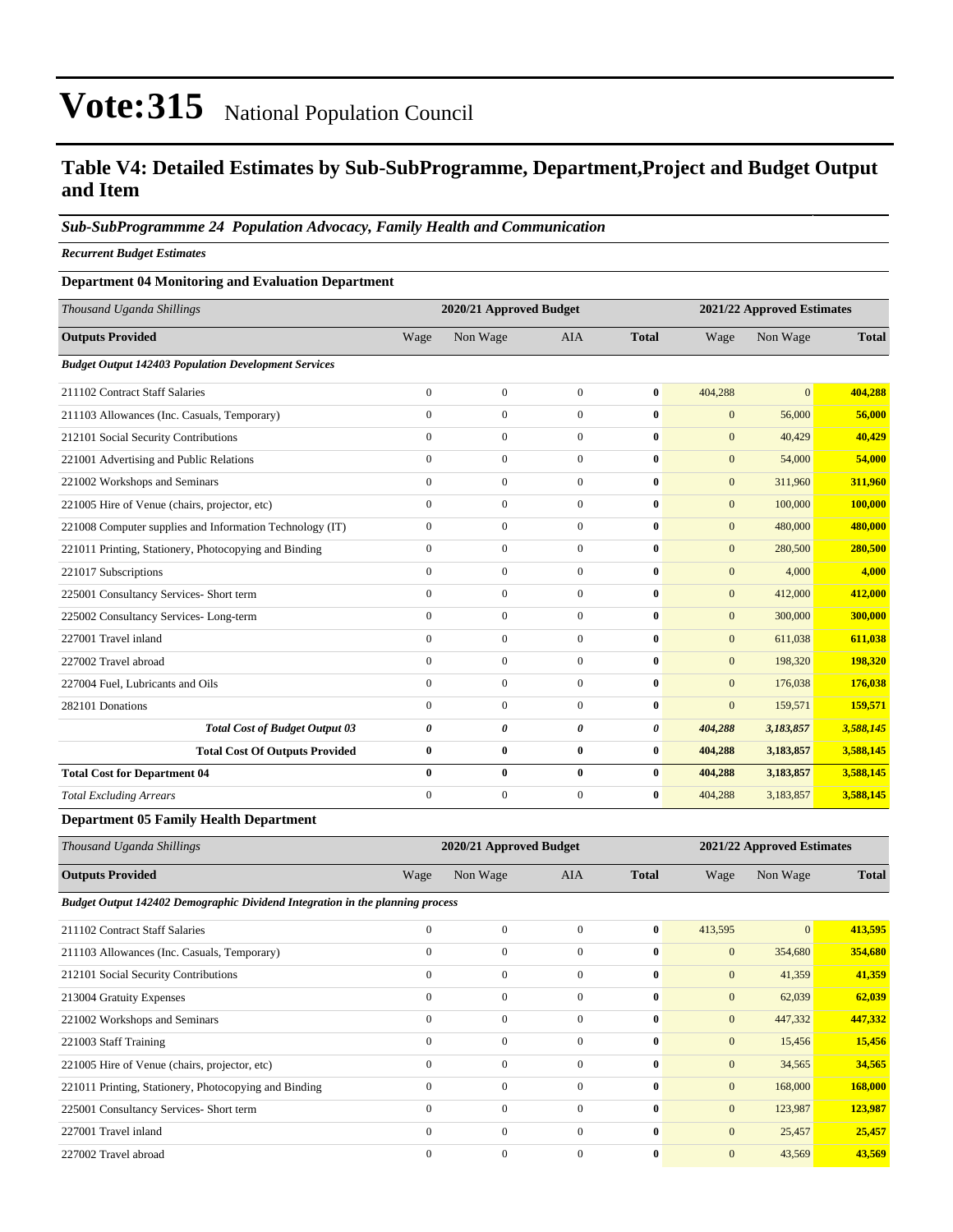| 227004 Fuel, Lubricants and Oils                                  | $\mathbf{0}$          | $\overline{0}$          | $\mathbf{0}$     | $\bf{0}$         | $\mathbf{0}$     | 23,456                     | 23,456       |
|-------------------------------------------------------------------|-----------------------|-------------------------|------------------|------------------|------------------|----------------------------|--------------|
| 228002 Maintenance - Vehicles                                     | $\mathbf{0}$          | $\overline{0}$          | $\mathbf{0}$     | $\bf{0}$         | $\mathbf{0}$     | 25,456                     | 25,456       |
| <b>Total Cost of Budget Output 02</b>                             | $\boldsymbol{\theta}$ | 0                       | 0                | 0                | 413,595          | 1,365,357                  | 1,778,952    |
| <b>Total Cost Of Outputs Provided</b>                             | $\bf{0}$              | $\bf{0}$                | $\bf{0}$         | $\bf{0}$         | 413,595          | 1,365,357                  | 1,778,952    |
| <b>Total Cost for Department 05</b>                               | $\bf{0}$              | $\bf{0}$                | $\bf{0}$         | $\bf{0}$         | 413,595          | 1,365,357                  | 1,778,952    |
| <b>Total Excluding Arrears</b>                                    | $\mathbf{0}$          | $\boldsymbol{0}$        | $\mathbf{0}$     | $\bf{0}$         | 413,595          | 1,365,357                  | 1,778,952    |
| <b>Department 06 Information and Communication Department</b>     |                       |                         |                  |                  |                  |                            |              |
| Thousand Uganda Shillings                                         |                       | 2020/21 Approved Budget |                  |                  |                  | 2021/22 Approved Estimates |              |
| <b>Outputs Provided</b>                                           | Wage                  | Non Wage                | AIA              | <b>Total</b>     | Wage             | Non Wage                   | <b>Total</b> |
| <b>Budget Output 142401 Population Advocacy and Communication</b> |                       |                         |                  |                  |                  |                            |              |
| 211102 Contract Staff Salaries                                    | $\mathbf{0}$          | $\boldsymbol{0}$        | $\boldsymbol{0}$ | $\bf{0}$         | 344,916          | $\mathbf{0}$               | 344,916      |
| 211103 Allowances (Inc. Casuals, Temporary)                       | $\boldsymbol{0}$      | $\boldsymbol{0}$        | $\boldsymbol{0}$ | $\bf{0}$         | $\boldsymbol{0}$ | 20,000                     | 20,000       |
| 212101 Social Security Contributions                              | $\mathbf{0}$          | $\boldsymbol{0}$        | $\boldsymbol{0}$ | $\bf{0}$         | $\boldsymbol{0}$ | 34,492                     | 34,492       |
| 221001 Advertising and Public Relations                           | $\mathbf{0}$          | $\overline{0}$          | $\overline{0}$   | $\bf{0}$         | $\mathbf{0}$     | 388,647                    | 388,647      |
| 221002 Workshops and Seminars                                     | $\mathbf{0}$          | $\boldsymbol{0}$        | $\mathbf{0}$     | $\bf{0}$         | $\mathbf{0}$     | 200,000                    | 200,000      |
| 221011 Printing, Stationery, Photocopying and Binding             | $\mathbf{0}$          | $\boldsymbol{0}$        | $\boldsymbol{0}$ | $\bf{0}$         | $\boldsymbol{0}$ | 200,000                    | 200,000      |
| 225001 Consultancy Services- Short term                           | $\mathbf{0}$          | $\boldsymbol{0}$        | $\boldsymbol{0}$ | $\bf{0}$         | $\boldsymbol{0}$ | 80,000                     | 80,000       |
| 227001 Travel inland                                              | $\mathbf{0}$          | $\boldsymbol{0}$        | $\boldsymbol{0}$ | $\bf{0}$         | $\boldsymbol{0}$ | 188,000                    | 188,000      |
| 227002 Travel abroad                                              | $\mathbf{0}$          | $\boldsymbol{0}$        | $\overline{0}$   | $\bf{0}$         | $\mathbf{0}$     | 100,000                    | 100,000      |
| 227004 Fuel, Lubricants and Oils                                  | $\mathbf{0}$          | $\boldsymbol{0}$        | $\overline{0}$   | $\bf{0}$         | $\mathbf{0}$     | 80,000                     | 80,000       |
| 282103 Scholarships and related costs                             | $\mathbf{0}$          | $\overline{0}$          | $\mathbf{0}$     | $\bf{0}$         | $\mathbf{0}$     | 40,000                     | 40,000       |
| <b>Total Cost of Budget Output 01</b>                             | 0                     | 0                       | 0                | 0                | 344,916          | 1,331,139                  | 1,676,056    |
| <b>Total Cost Of Outputs Provided</b>                             | $\bf{0}$              | $\bf{0}$                | $\bf{0}$         | $\bf{0}$         | 344,916          | 1,331,139                  | 1,676,056    |
| <b>Total Cost for Department 06</b>                               | $\bf{0}$              | $\bf{0}$                | $\bf{0}$         | $\bf{0}$         | 344,916          | 1,331,139                  | 1,676,056    |
| <b>Total Excluding Arrears</b>                                    | $\mathbf{0}$          | $\boldsymbol{0}$        | $\mathbf{0}$     | $\bf{0}$         | 344,916          | 1,331,139                  | 1,676,056    |
|                                                                   |                       |                         |                  |                  |                  |                            |              |
|                                                                   | GoU                   | <b>External Fin</b>     | <b>AIA</b>       | <b>Total</b>     | GoU              | <b>External Fin</b>        | <b>Total</b> |
| <b>Total Cost for Sub-SubProgramme 24</b>                         | $\bf{0}$              | $\bf{0}$                | $\bf{0}$         | 0                | 7,043,153        | $\bf{0}$                   | 7,043,153    |
| <b>Total Excluding Arrears</b>                                    | $\mathbf{0}$          | $\boldsymbol{0}$        | $\boldsymbol{0}$ | $\bf{0}$         | 7,043,153        | $\mathbf{0}$               | 7,043,153    |
| Sub-SubProgrammme 49 Policy, Planning and Support Services        |                       |                         |                  |                  |                  |                            |              |
| <b>Recurrent Budget Estimates</b>                                 |                       |                         |                  |                  |                  |                            |              |
| <b>Department 01 Policy, Planning and Programming</b>             |                       |                         |                  |                  |                  |                            |              |
| Thousand Uganda Shillings                                         |                       | 2020/21 Approved Budget |                  |                  |                  | 2021/22 Approved Estimates |              |
| <b>Outputs Provided</b>                                           | Wage                  | Non Wage                | AIA              | <b>Total</b>     | Wage             | Non Wage                   | <b>Total</b> |
| Budget Output 144917 Policy Development, Planning and Programming |                       |                         |                  |                  |                  |                            |              |
| 211102 Contract Staff Salaries                                    | $\mathbf{0}$          | $\boldsymbol{0}$        | $\boldsymbol{0}$ | $\pmb{0}$        | 540,253          | $\boldsymbol{0}$           | 540,253      |
| 211103 Allowances (Inc. Casuals, Temporary)                       | $\boldsymbol{0}$      | $\overline{0}$          | $\overline{0}$   | $\bf{0}$         | $\boldsymbol{0}$ | 338,235                    | 338,235      |
| 212101 Social Security Contributions                              | $\mathbf{0}$          | $\boldsymbol{0}$        | $\boldsymbol{0}$ | $\boldsymbol{0}$ | $\boldsymbol{0}$ | 54,026                     | 54,026       |
| 213004 Gratuity Expenses                                          | $\boldsymbol{0}$      | $\boldsymbol{0}$        | $\boldsymbol{0}$ | $\bf{0}$         | $\boldsymbol{0}$ | 81,038                     | 81,038       |
| 221002 Workshops and Seminars                                     | $\boldsymbol{0}$      | $\boldsymbol{0}$        | $\boldsymbol{0}$ | $\bf{0}$         | $\boldsymbol{0}$ | 225,101                    | 225,101      |
| 221005 Hire of Venue (chairs, projector, etc)                     | $\boldsymbol{0}$      | $\boldsymbol{0}$        | $\boldsymbol{0}$ | $\pmb{0}$        | $\boldsymbol{0}$ | 140,200                    | 140,200      |
| 221008 Computer supplies and Information Technology (IT)          | $\boldsymbol{0}$      | $\boldsymbol{0}$        | $\overline{0}$   | $\bf{0}$         | $\boldsymbol{0}$ | 240,000                    | 240,000      |
| 221009 Welfare and Entertainment                                  | $\boldsymbol{0}$      | $\boldsymbol{0}$        | $\boldsymbol{0}$ | $\bf{0}$         | $\boldsymbol{0}$ | 800                        | 800          |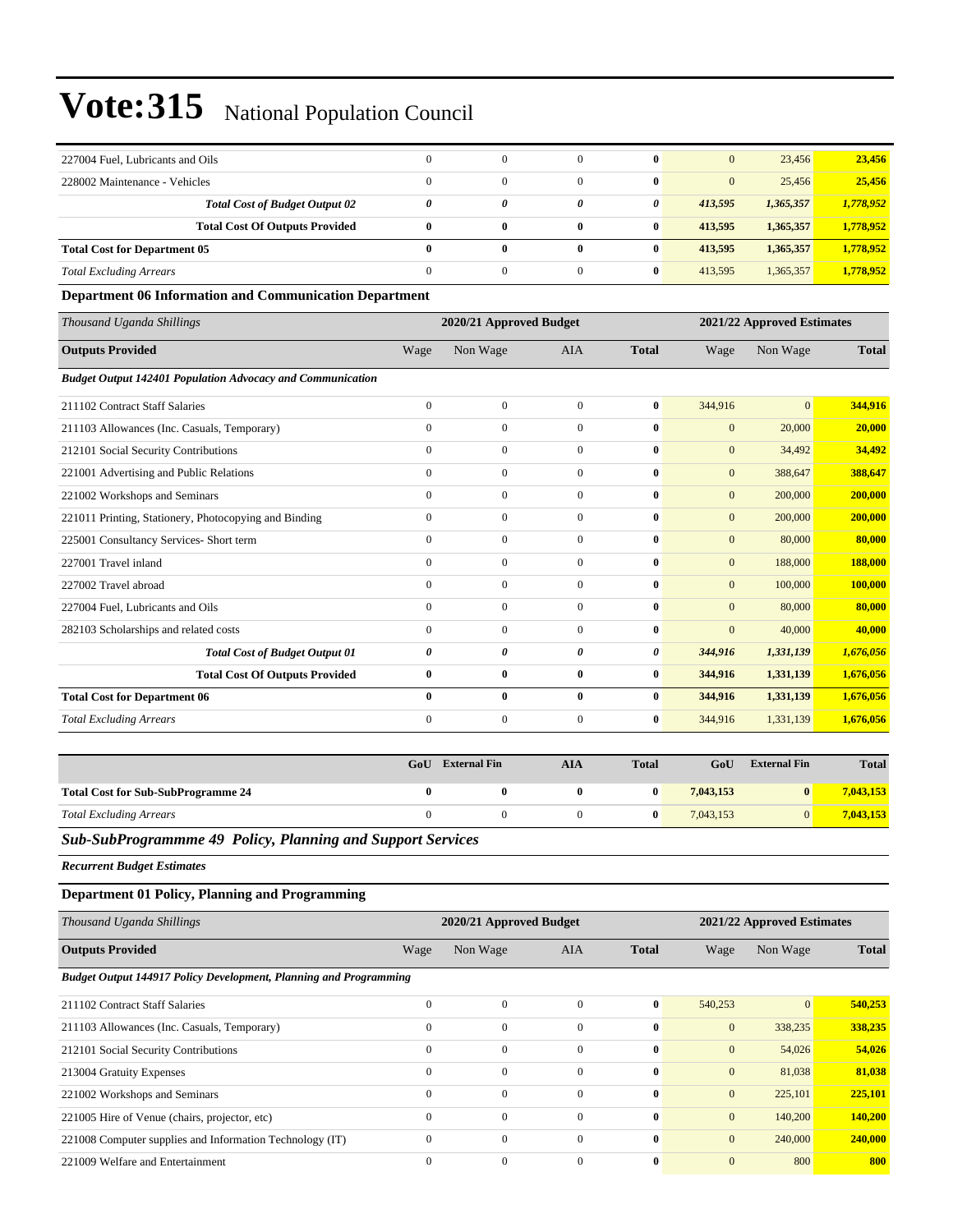| 221011 Printing, Stationery, Photocopying and Binding  | $\mathbf{0}$ | $\mathbf{0}$ | $\Omega$     | $\bf{0}$     | $\mathbf{0}$     | 702,400   | 702,400   |
|--------------------------------------------------------|--------------|--------------|--------------|--------------|------------------|-----------|-----------|
| 221017 Subscriptions                                   | $\Omega$     | $\mathbf{0}$ | $\mathbf{0}$ | $\bf{0}$     | $\mathbf{0}$     | 200,000   | 200,000   |
| 222001 Telecommunications                              | $\mathbf{0}$ | $\mathbf{0}$ | $\mathbf{0}$ | $\bf{0}$     | $\mathbf{0}$     | 16,700    | 16,700    |
| 222002 Postage and Courier                             | $\mathbf{0}$ | $\mathbf{0}$ | $\Omega$     | $\bf{0}$     | $\mathbf{0}$     | 7,450     | 7,450     |
| 222003 Information and communications technology (ICT) | $\mathbf{0}$ | $\mathbf{0}$ | $\mathbf{0}$ | $\bf{0}$     | $\mathbf{0}$     | 25,000    | 25,000    |
| 225001 Consultancy Services- Short term                | $\mathbf{0}$ | $\mathbf{0}$ | $\mathbf{0}$ | $\bf{0}$     | $\boldsymbol{0}$ | 108,645   | 108,645   |
| 227001 Travel inland                                   | $\mathbf{0}$ | $\mathbf{0}$ | $\mathbf{0}$ | $\bf{0}$     | $\mathbf{0}$     | 294,450   | 294,450   |
| 227002 Travel abroad                                   | $\mathbf{0}$ | $\mathbf{0}$ | $\mathbf{0}$ | $\bf{0}$     | $\mathbf{0}$     | 50,600    | 50,600    |
| 227004 Fuel, Lubricants and Oils                       | $\Omega$     | $\mathbf{0}$ | $\Omega$     | $\mathbf{0}$ | $\mathbf{0}$     | 226,821   | 226,821   |
| 228002 Maintenance - Vehicles                          | $\Omega$     | $\mathbf{0}$ | $\Omega$     | $\bf{0}$     | $\mathbf{0}$     | 98,000    | 98,000    |
| <b>Total Cost of Budget Output 17</b>                  | 0            | 0            | 0            | 0            | 540,253          | 2,809,465 | 3,349,718 |
| <b>Total Cost Of Outputs Provided</b>                  | $\bf{0}$     | $\bf{0}$     | $\bf{0}$     | $\bf{0}$     | 540,253          | 2,809,465 | 3,349,718 |
| <b>Total Cost for Department 01</b>                    | $\mathbf{0}$ | $\bf{0}$     | $\bf{0}$     | $\bf{0}$     | 540,253          | 2,809,465 | 3,349,718 |
| <b>Total Excluding Arrears</b>                         | $\mathbf{0}$ | $\mathbf{0}$ | $\mathbf{0}$ | $\bf{0}$     | 540,253          | 2,809,465 | 3,349,718 |

### **Department 02 Finance and Administration Department**

| Thousand Uganda Shillings                                   |                  | 2020/21 Approved Budget |                  |              |                  | 2021/22 Approved Estimates |              |
|-------------------------------------------------------------|------------------|-------------------------|------------------|--------------|------------------|----------------------------|--------------|
| <b>Outputs Provided</b>                                     | Wage             | Non Wage                | <b>AIA</b>       | <b>Total</b> | Wage             | Non Wage                   | <b>Total</b> |
| <b>Budget Output 144909 Administrative Support Services</b> |                  |                         |                  |              |                  |                            |              |
| 211102 Contract Staff Salaries                              | $\mathbf{0}$     | $\boldsymbol{0}$        | $\mathbf{0}$     | $\bf{0}$     | 1,559,761        | $\mathbf{0}$               | 1,559,761    |
| 211103 Allowances (Inc. Casuals, Temporary)                 | $\mathbf{0}$     | $\overline{0}$          | $\mathbf{0}$     | $\bf{0}$     | $\mathbf{0}$     | 141,000                    | 141,000      |
| 212101 Social Security Contributions                        | $\mathbf{0}$     | $\boldsymbol{0}$        | $\mathbf{0}$     | $\bf{0}$     | $\mathbf{0}$     | 131,644                    | 131,644      |
| 213004 Gratuity Expenses                                    | $\mathbf{0}$     | $\boldsymbol{0}$        | $\mathbf{0}$     | $\bf{0}$     | $\mathbf{0}$     | 235,004                    | 235,004      |
| 221003 Staff Training                                       | $\mathbf{0}$     | $\overline{0}$          | $\mathbf{0}$     | $\bf{0}$     | $\mathbf{0}$     | 300,000                    | 300,000      |
| 221004 Recruitment Expenses                                 | $\mathbf{0}$     | $\boldsymbol{0}$        | $\overline{0}$   | $\bf{0}$     | $\mathbf{0}$     | 17,425                     | 17,425       |
| 221008 Computer supplies and Information Technology (IT)    | $\boldsymbol{0}$ | $\boldsymbol{0}$        | $\boldsymbol{0}$ | $\bf{0}$     | $\boldsymbol{0}$ | 120,000                    | 120,000      |
| 221009 Welfare and Entertainment                            | $\mathbf{0}$     | $\overline{0}$          | $\mathbf{0}$     | $\bf{0}$     | $\mathbf{0}$     | 108,000                    | 108,000      |
| 221011 Printing, Stationery, Photocopying and Binding       | $\mathbf{0}$     | $\overline{0}$          | $\overline{0}$   | $\bf{0}$     | $\boldsymbol{0}$ | 412,200                    | 412,200      |
| 221012 Small Office Equipment                               | $\boldsymbol{0}$ | $\boldsymbol{0}$        | $\overline{0}$   | $\bf{0}$     | $\boldsymbol{0}$ | 20,000                     | 20,000       |
| 221017 Subscriptions                                        | $\Omega$         | $\overline{0}$          | $\overline{0}$   | $\bf{0}$     | $\mathbf{0}$     | 185,000                    | 185,000      |
| 222001 Telecommunications                                   | $\mathbf{0}$     | $\boldsymbol{0}$        | $\overline{0}$   | $\bf{0}$     | $\mathbf{0}$     | 25,000                     | 25,000       |
| 223005 Electricity                                          | $\boldsymbol{0}$ | $\boldsymbol{0}$        | $\boldsymbol{0}$ | $\bf{0}$     | $\mathbf{0}$     | 58,254                     | 58,254       |
| 224004 Cleaning and Sanitation                              | $\mathbf{0}$     | $\overline{0}$          | $\mathbf{0}$     | $\bf{0}$     | $\mathbf{0}$     | 45,000                     | 45,000       |
| 226001 Insurances                                           | $\mathbf{0}$     | $\boldsymbol{0}$        | $\mathbf{0}$     | $\bf{0}$     | $\mathbf{0}$     | 172,164                    | 172,164      |
| 227002 Travel abroad                                        | $\mathbf{0}$     | $\boldsymbol{0}$        | $\overline{0}$   | $\bf{0}$     | $\mathbf{0}$     | 400,450                    | 400,450      |
| 227003 Carriage, Haulage, Freight and transport hire        | $\mathbf{0}$     | $\overline{0}$          | $\overline{0}$   | $\bf{0}$     | $\mathbf{0}$     | 220,000                    | 220,000      |
| 227004 Fuel, Lubricants and Oils                            | $\mathbf{0}$     | $\boldsymbol{0}$        | $\mathbf{0}$     | $\bf{0}$     | $\mathbf{0}$     | 349,499                    | 349,499      |
| 228001 Maintenance - Civil                                  | $\mathbf{0}$     | $\boldsymbol{0}$        | $\overline{0}$   | $\bf{0}$     | $\mathbf{0}$     | 40,650                     | 40,650       |
| 228002 Maintenance - Vehicles                               | $\mathbf{0}$     | $\mathbf{0}$            | $\mathbf{0}$     | $\bf{0}$     | $\mathbf{0}$     | 309,000                    | 309,000      |
| 228003 Maintenance - Machinery, Equipment & Furniture       | $\mathbf{0}$     | $\boldsymbol{0}$        | $\mathbf{0}$     | $\bf{0}$     | $\mathbf{0}$     | 29,400                     | 29,400       |
| <b>Total Cost of Budget Output 09</b>                       | $\pmb{\theta}$   | 0                       | 0                | 0            | 1,559,761        | 3,319,690                  | 4,879,451    |
| <b>Total Cost Of Outputs Provided</b>                       | $\bf{0}$         | $\bf{0}$                | $\bf{0}$         | $\bf{0}$     | 1,559,761        | 3,319,690                  | 4,879,451    |
| <b>Total Cost for Department 02</b>                         | $\bf{0}$         | $\bf{0}$                | $\bf{0}$         | $\bf{0}$     | 1,559,761        | 3,319,690                  | 4,879,451    |
| <b>Total Excluding Arrears</b>                              | $\mathbf{0}$     | $\mathbf{0}$            | $\mathbf{0}$     | $\bf{0}$     | 1,559,761        | 3,319,690                  | 4,879,451    |